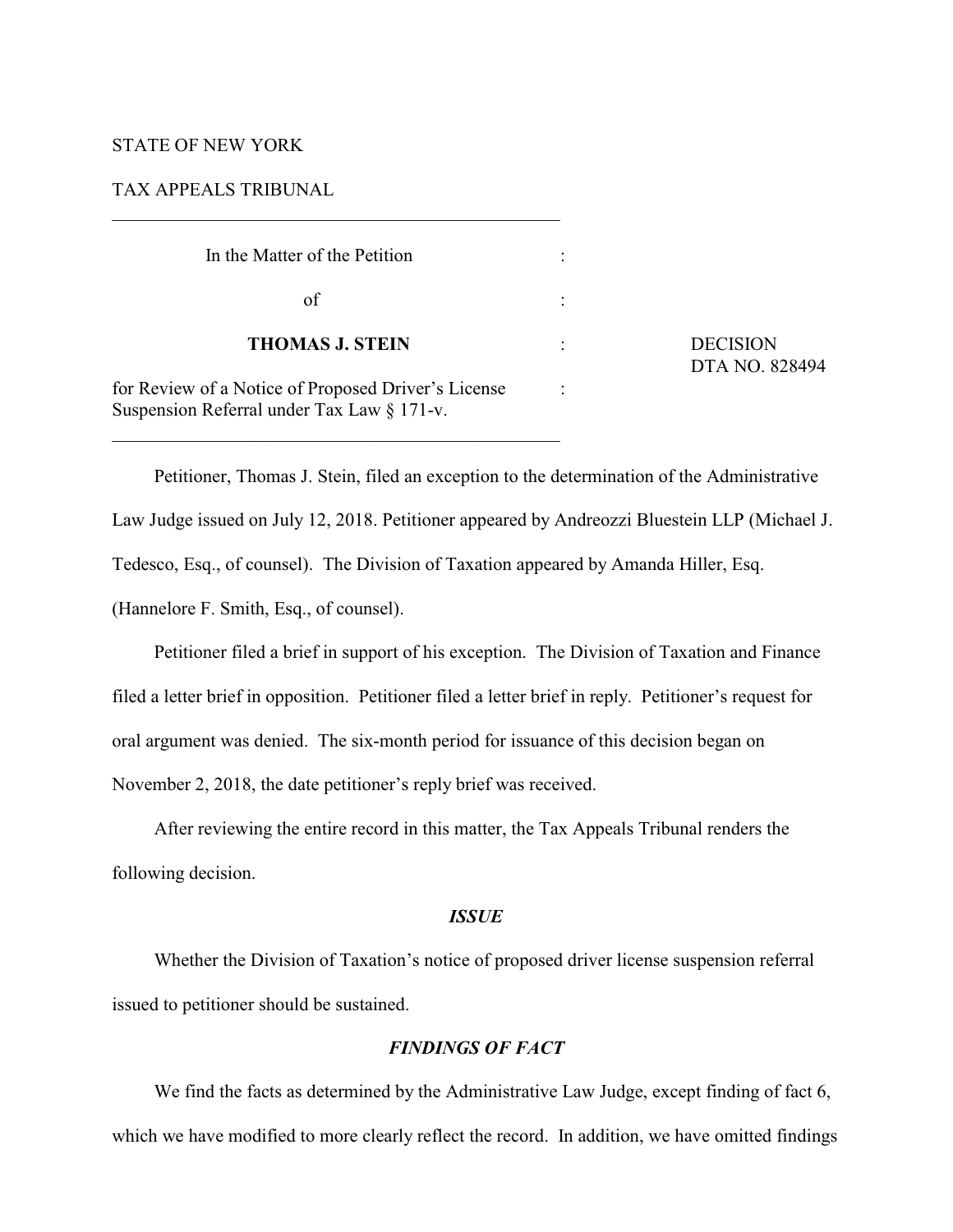of fact 9 through 12 as these findings represent summaries of the parties' legal arguments. These facts, so modified, are set forth below.

1. The Division of Taxation (Division) issued to petitioner, Thomas J. Stein, a notice of proposed driver's license suspension referral (form DTF-454), collection case ID: E-020148545- CL01-1 (60-day notice), advising that petitioner must pay his New York State tax debts or face the possible suspension of his driver's license pursuant to Tax Law  $\S 171$ -v.

2. The 60-day notice is dated February 15, 2017, and is addressed to petitioner at his Pelham, New York, address. Included with the 60-day notice was a consolidated statement of tax liabilities (form DTF-967-E), also dated February 15, 2017, setting forth an unpaid assessment. The assessment was for personal income tax, assessment ID L-045787016, for the tax period ended December 31, 2015. The assessment was for tax in the amount of \$206,420.00, interest in the amount of \$13,317.09 and penalty in the amount of \$10,321.00, for a total balance due of \$230,058.09.

3. The 60-day notice indicated that a response was required within 60 days from its mailing, or the Division would notify the New York State Department of Motor Vehicles (DMV) and petitioner's driver's license would be suspended. The front page of the 60-day notice informed petitioner that unless one of the exemptions on the back page of the 60-day notice applied to him, he was required to pay the amount due, or set up a payment plan, in order to avoid suspension of his license.

The back page of the 60-day notice is titled, "How to respond to this notice." The opening sentence directly beneath the title lists a phone number and instructs the recipient that "[i]f any of

-2-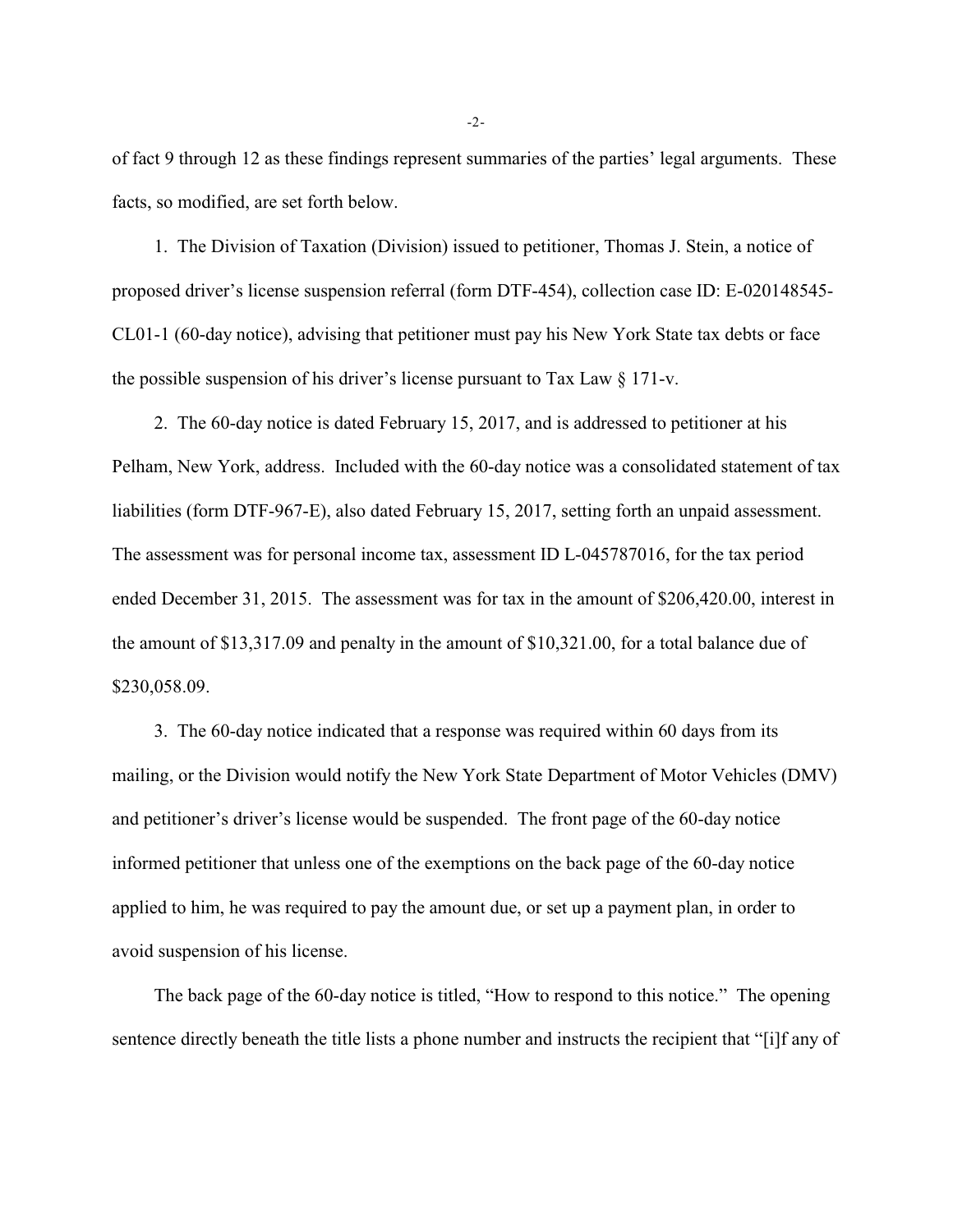the following apply," he or she is to call the Division at that number. Furthermore, the recipient is advised that he or she may be asked to supply proof in support of his or her claim.

The first two headings under the title, "How to respond to this notice," are "child support exemption" and "commercial driver's license exemption." The third heading, "Other grounds," states that the recipient's driver's license will not be suspended if any of the following apply:

"You are not the taxpayer named in the notice. The tax debts have been paid. The Tax Department [Division] is already garnishing your wages to pay these debts. Your license was previously selected for suspension for unpaid tax debts *and*: you set up a payment plan with the Tax Department [Division], *and* the Tax Department [Division] erroneously found you failed to comply with that payment plan on at least two occasions in a twelve-month period."

Also listed under "Other grounds" is the statement that the recipient may contact the Division to establish that he or she is eligible for innocent spouse relief under Tax Law § 654, or that enforcement of the underlying tax debts has been stayed by the filing of a bankruptcy petition.

Under the heading, "Protests and legal actions," it is explained that if the recipient protests with the Tax Department, or brings a legal action, he or she may only do so based upon the grounds listed above. Furthermore, under a heading titled, "If you do not respond within 60 days," the recipient is informed the Division will provide DMV with the information necessary to suspend the recipient's driver's license, unless the recipient does one of the following within 60 days: resolves his or her tax debts or sets up a payment plan; notifies the Division of his or her eligibility for an exemption; or protests the proposed suspension of his or her license by either filing a request for conciliation conference with the Division or a petition with the Division of Tax Appeals.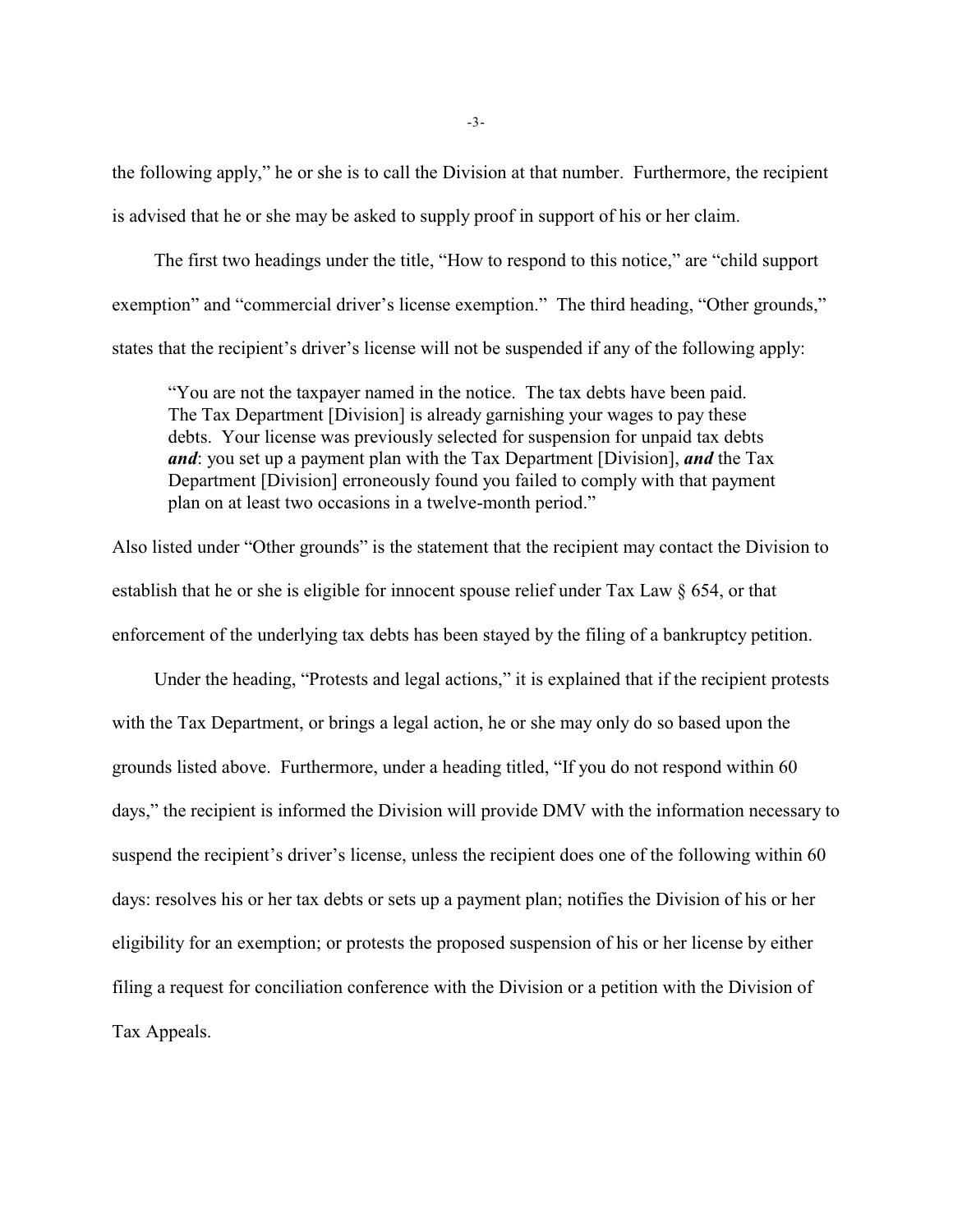4. Petitioner requested a conciliation conference before the Bureau of Conciliation and Mediation Services (BCMS) protesting the 60-day notice. By conciliation order dated September 1, 2017, the conferee sustained the notice of proposed driver's license suspension referral.

5. Thereafter, petitioner filed a petition with the Division of Tax Appeals on November 28, 2017. The petition does not raise a challenge to the issuance or validity of the tax assessment above as a past-due fixed and final liability giving rise to the proposed suspension of his license. Likewise, the petition does not challenge the Division's issuance or his receipt of the 60-day notice. Instead, the petition states that petitioner does not have the ability to make a monthly payment and, thus, does not qualify for a payment arrangement. Furthermore, petitioner alleges that he is in the process of submitting an offer in compromise (OIC), and that suspension of his license will hinder his ability to care for himself and his family.

6. The Division filed a motion to dismiss the petition, or, in the alternative, for summary determination, on March 16, 2018. The Division submitted with its motion an affidavit, dated March 13, 2018, of Todd Lewis, who is employed as a Tax Compliance Manager 4 with the Division's Civil Enforcement Division (CED). Mr. Lewis' responsibilities and duties include overseeing the operations of the CED's Operations Analysis and Support Bureau and working with the Office of Information Technology Services. His affidavit is based upon his personal knowledge of the facts in this matter and a review of the Division's official records, which are kept in the ordinary course of business.

7. Mr. Lewis' affidavit details the sequential actions, i.e., the initial process, the DMV data match, the suspension process and the post-suspension process undertaken by the Division in

-4-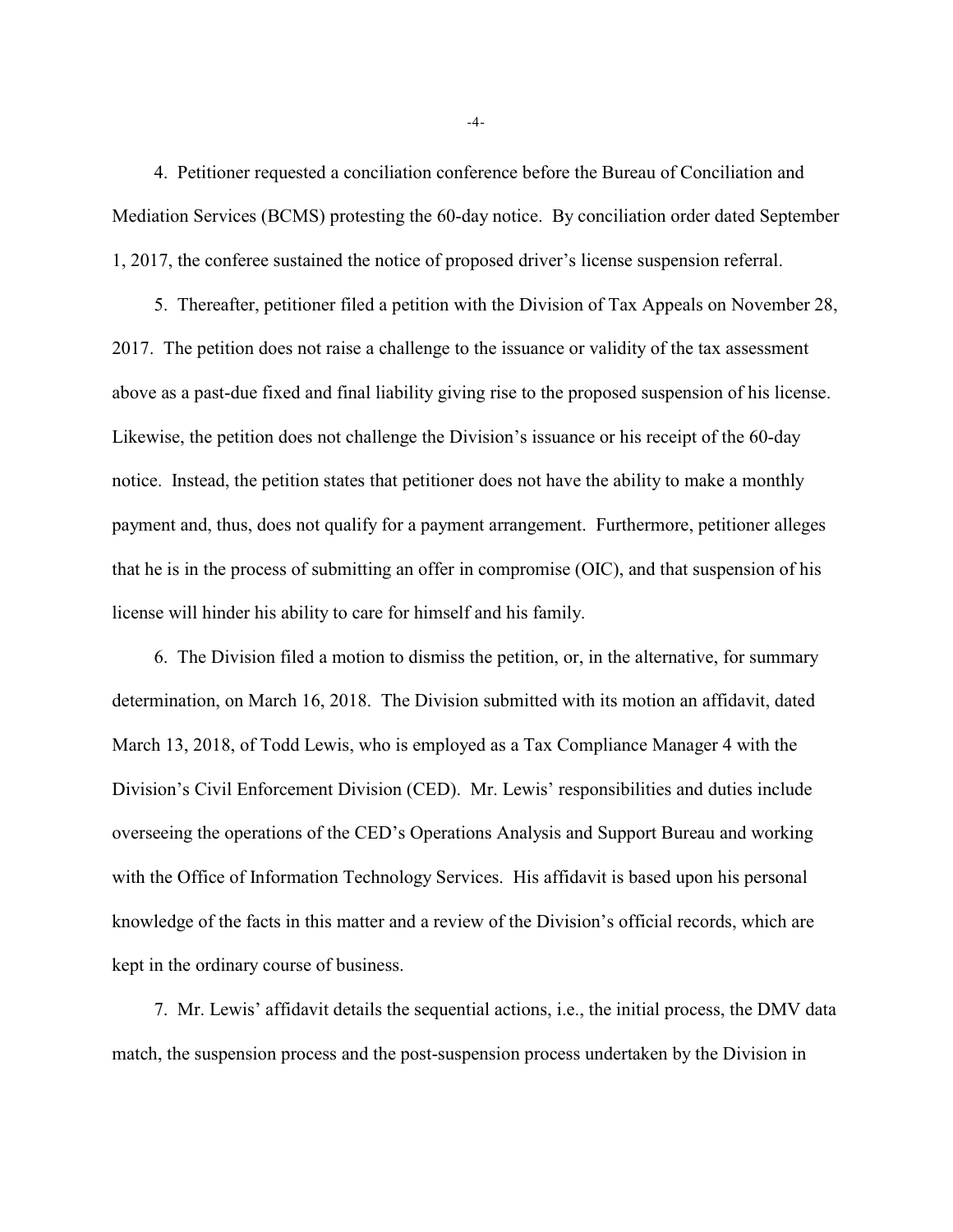carrying out the license suspension program authorized by Tax Law  $\S 171$ -v. These steps are summarized as follows:

a) The "Initial Process" involves the Division's identification of taxpayers who may be subject to the issuance of a 60-day notice of proposed driver license suspension referral under Tax Law § 171-v. First, the Division internally sets the following selection criteria: the taxpayer has an outstanding cumulative balance of tax, penalty and interest in excess of \$10,000.00; the age of the assessment used to determine the cumulative total must be less than 20 years from the notice and demand issue date; all cases in formal or informal protest, and all cases in bankruptcy status are eliminated; all cases where taxpayers have active approved payment plans are excluded; and any taxpayer with a "taxpayer deceased" record on his or her collection case is excluded.

Next, the criteria are utilized to search the Division's databases on a weekly basis, and a file is created of possible taxpayers to whom a 60-day notice of proposed driver license suspension referral could be sent. This process involves first utilizing the criteria to identify taxpayers owing a cumulative and delinquent tax liability (tax, penalty and interest) in excess of \$10,000.00 in the relevant time frame, and then for each such identified candidate, determining whether that candidate would be excluded under any of the following criteria:

- a formal or informal protest has been made with respect to any assessment included in the cumulative balance of tax liability where the elimination of such assessment(s) would leave the balance of such liability below the \$10,000.00 threshold for license suspension;

- the taxpayer is in bankruptcy:
- the taxpayer is deceased; or
- the taxpayer is on an active approved payment plan.

-5-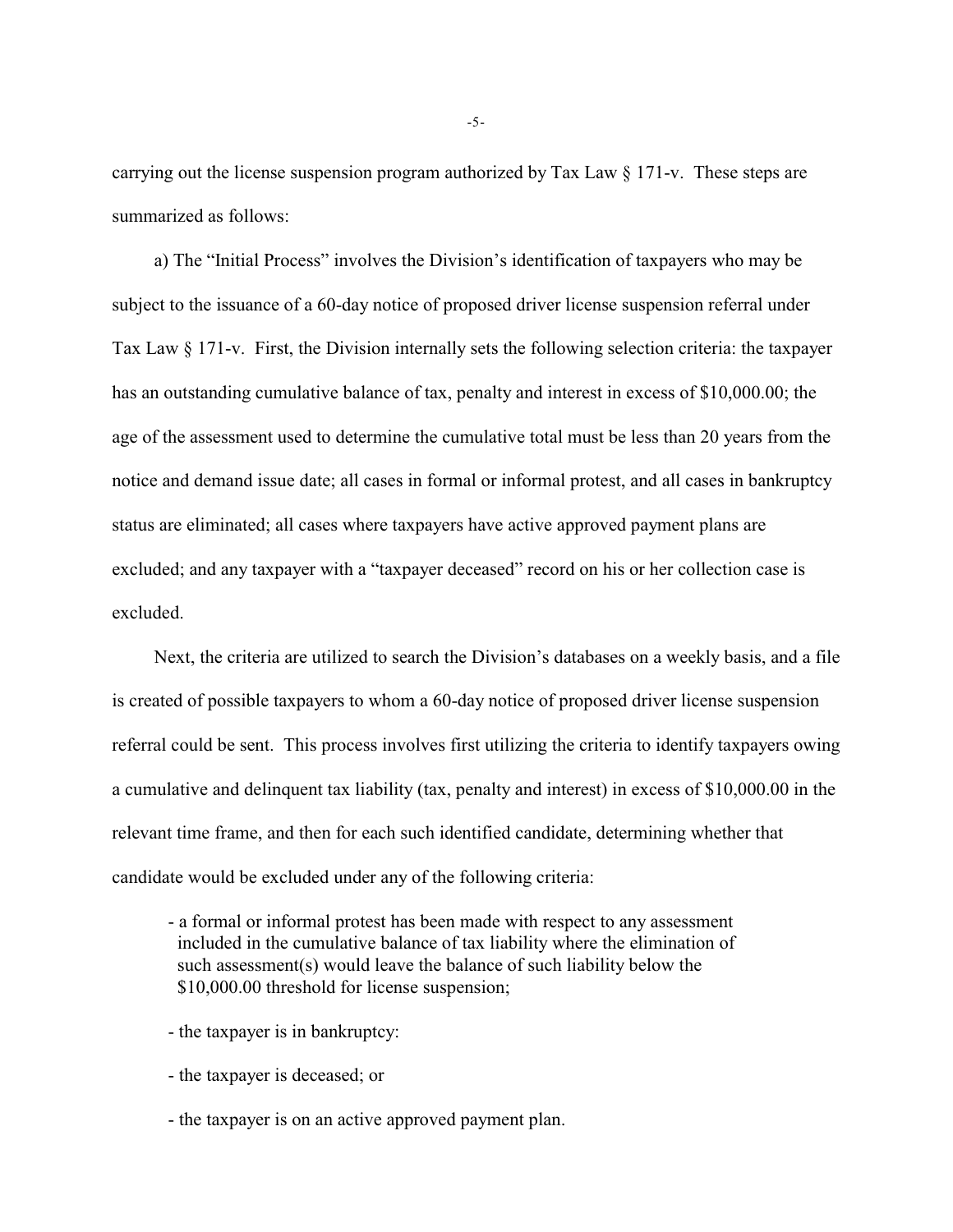b) The "DMV Data Match" involves the Division providing identifying information to DMV for each taxpayer not already excluded under the foregoing criteria to determine whether the taxpayer has a qualifying driver's license potentially subject to suspension per Tax Law § 171-v. DMV then conducts a data match of the information provided by the Division with its information and returns the following information to the Division: (1) social security number; (2) last name; (3) first name; (4) middle initial; (5) name suffix; (6) DMV client ID; (7) gender; (8) date of birth; (9) street; (10) city; (11) state; (12) zip code; (13) license class; and (14) license expiration date.

Once the Division determines that a taxpayer included in the DMV Data Match has a qualifying driver's license, that taxpayer is put into the suspension process.

c) The "Suspension Process" commences with the Division performing a post-DMV data match review to confirm that the taxpayer continues to meet the criteria for suspension detailed above in (a). If the taxpayer remains within the criteria for suspension, then a 60-day notice of proposed driver's license suspension referral will be issued to the taxpayer via regular United States mail.

After 75 days with no response from the taxpayer and no update to the case such that the matter no longer meets the requirements for license suspension (i.e., the case is not on hold or closed), the case will be electronically sent by the Division to DMV for license suspension.<sup>1</sup>

 $<sup>1</sup>$  Prior to license suspension, the Division performs another compliance check of its records. If, for any</sup> reason, a taxpayer "fails" the compliance criteria check, the case status will be updated to "on-hold" or "closed" (depending on the circumstances) and the suspension will be stayed. If the status is "on-hold," the 60-day notice of proposed driver's license suspension referral remains on the Division's system but the suspension will not proceed until the "on-hold" status is resolved. If the suspension is "closed," the 60-day notice will be canceled. If the taxpayer "passes" this final compliance check, the suspension by DMV will proceed.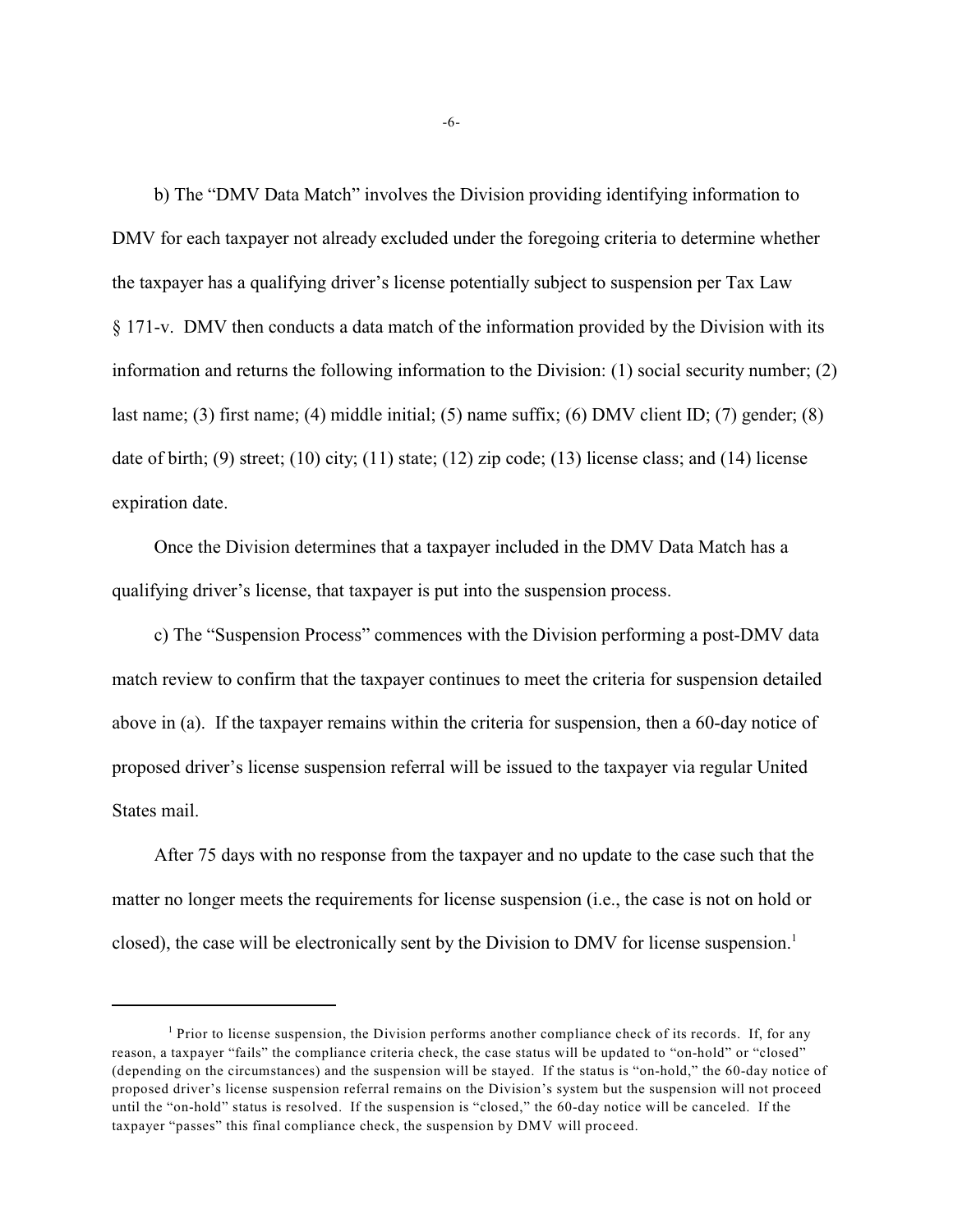Such case data is sent daily, Monday through Friday, by the Division to DMV. DMV then sends a return data file to the Division each day confirming data records that were processed successfully, and indicating any data records with an issue. The Division investigates those data records with an issue. With regard to the data records that were processed successfully, DMV sends a 15-day letter to the taxpayer, advising of the impending license suspension. In turn, if there is no response from the taxpayer, and DMV does not receive a cancellation record from the Division, the taxpayer's license will be marked as suspended on the DMV database.

d) The "Post-Suspension Process" involves monitoring events subsequent to license suspension so as to update the status of a suspension that has taken place. Depending upon the event, the status of a suspension may be changed to "on-hold" or "closed." A change to "onhold" status can result from events such as those set forth above in (a) (e.g., the filing of a protest, a bankruptcy filing, or the creation and approval of an installment payment agreement). Where a subsequent event causes a case status change to "on-hold," the license suspension would be revoked by DMV and the matter would not be referred back to DMV by the Division for resuspension until resolution of the "on-hold" status; however, the 60-day notice of proposed driver license suspension referral would remain in the Division's system. If the status is changed to "closed," the 60-day notice of proposed driver license suspension referral is canceled.

8. Mr. Lewis' affidavit also fully details how that process was followed by the Division in the instant matter concerning the 60-day notice issued to petitioner. A copy of the 60-day notice of proposed driver's license suspension referral and the consolidated statement of tax liabilities described in findings of fact 1 and 2, and a payment document (form DTF-968.4), by which petitioner could remit payment against the liability in question, were included with Mr. Lewis'

-7-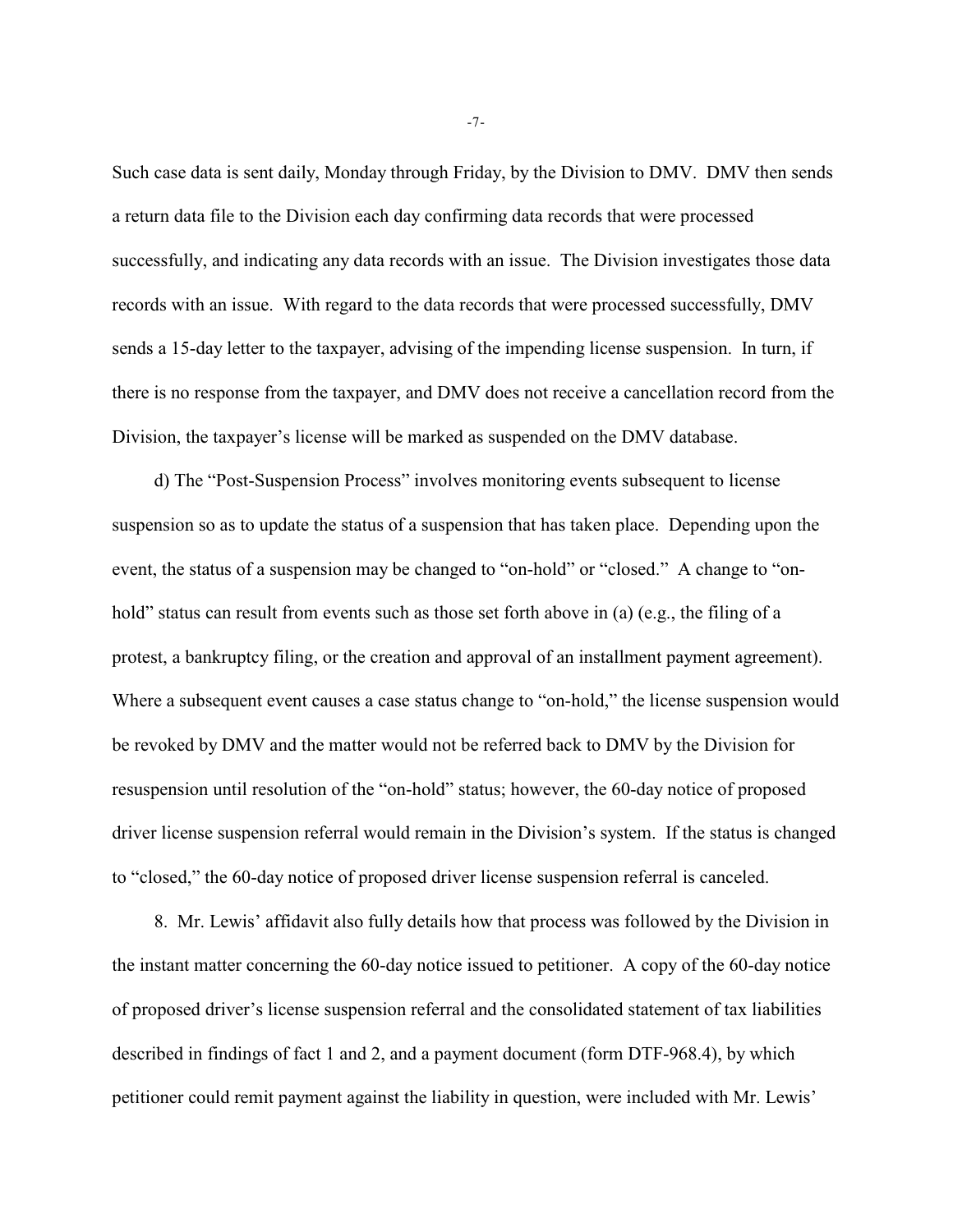affidavit. Mr. Lewis avers that based upon his review of Division records and his personal knowledge of departmental policies and procedures regarding driver's license suspension referrals, the issuance on February 15, 2017 to petitioner of the 60-day notice comports with statutory requirements, petitioner has not raised any of the specifically listed grounds for challenging such a notice set forth at Tax Law  $\S 171-v(5)$  and, therefore, the 60-day notice has not been and should not be canceled.

### *THE DETERMINATION OF THE ADMINISTRATIVE LAW JUDGE*

The Administrative Law Judge began her determination by noting the notice requirements under the section of the Tax Law providing for the suspension of drivers' licenses for past-due liabilities. She observed that the notice dated February 15, 2017 advised petitioner of a possible driver's license suspension and that the notice was in facial compliance with the terms of Tax Law § 171-v.

The Administrative Law Judge next set forth the procedural history of petitioner's protest of the proposed driver's license suspension from petitioner's request for a conference with BCMS through the administrative appeal with the Division of Tax Appeals. The Administrative Law Judge indicated that the Division had brought a motion to dismiss, or, in the alternative, for summary determination. The Administrative Law Judge described the legal standard for granting a motion for summary determination, noting that a proponent of summary determination must show entitlement to judgment as a matter of law and tender evidence that eliminates any material issues of fact. Further, according to the Administrative Law Judge, the opponent must produce evidence sufficient to require a trial of material questions of fact on which he rests his claim in order to defeat a motion for summary determination.

-8-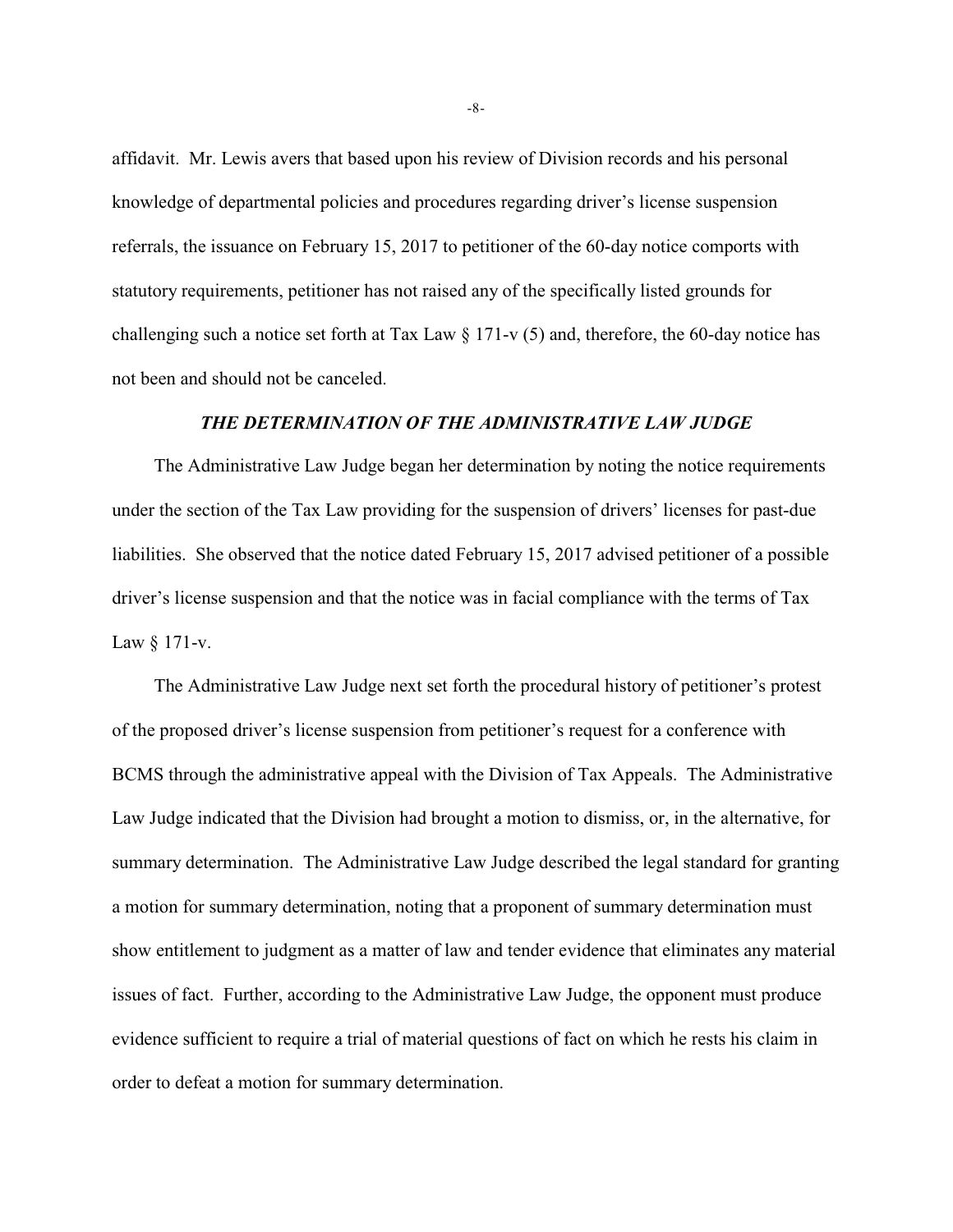The Administrative Law Judge then enumerated the statutorily-defined grounds for challenging a proposed driver's license suspension under Tax Law § 171-v. The Administrative Law Judge reasoned that while it was undisputed that petitioner submitted an OIC to the Division, the offer had not been accepted and thus does not satisfy the criterion of making payment arrangements satisfactory to the commissioner so as to avoid a driver's license suspension. The Administrative Law Judge then addressed petitioner's argument that the Division's suspension of his driver's license before his OIC is evaluated would result in a violation of his due process rights. Citing to a prior case of this Tribunal, the Administrative Law Judge concluded that the determination of whether to accept an OIC of a fixed and final liability is a collection activity of the Division and thus the Division of Tax Appeals lacks authority to review the Division's actions in connection thereto. The Administrative Law Judge also rejected petitioner's argument that his driver's license should not be suspended because such suspension would interfere with his pursuit of a livelihood by observing that economic hardship is not a statutorily enumerated ground for challenging a proposed driver's license suspension.

The Administrative Law Judge concluded by granting the Division's motion for summary determination, denying the petition in this matter, and sustaining the Division's notice of proposed driver's license suspension.

#### *ARGUMENTS ON EXCEPTION*

Petitioner argues that the Administrative Law Judge failed to consider the effect his amended 2015 tax return had on the assessment here at issue. He also argues that the statute as applied to him violates the Due Process Clause of the Fourteenth Amendment to the United States Constitution. Petitioner argues that his inability to pay his past-due liabilities due to

-9-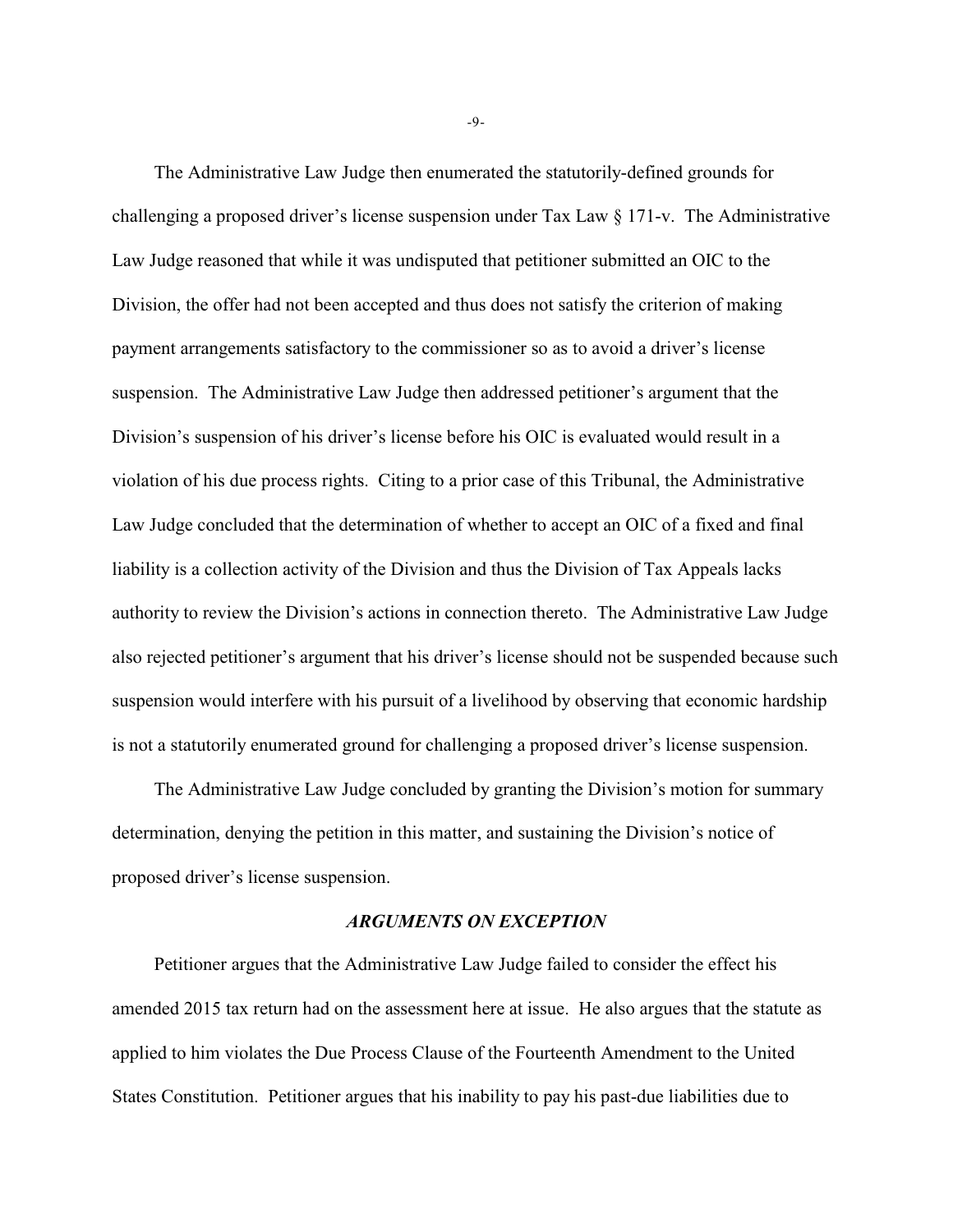insolvency renders the Division's determination to suspend his driver's license irrational, since it would not result in collection of the past-due tax and additions. He also argues that the statutory requirement of making a payment arrangement satisfactory to the commissioner to avoid the suspension of his driver's license implies that the Division's denial of an OIC is reviewable by this Tribunal.

The Division argues that the Administrative Law Judge correctly determined the issues in this matter and the determination should be affirmed. The Division states that the requirements of the statute providing for the suspension of drivers' licenses due to past-due tax liabilities were met. The Division also notes that petitioner is not challenging the validity or issuance of the assessment itself; even if the amount of past-due liabilities changed after petitioner's filing of an amended 2015 return, the amount of past-due tax remaining met the statutory threshold. The Division argues that this Tribunal lacks jurisdiction to consider facial challenges to the constitutionality of a statute. The Division states that petitioner failed to show that any of the enumerated grounds for challenging a driver's license suspension applied to the instant case. The Division argues that the Administrative Law Judge's finding that there was no dispute regarding material issues of fact was correct, and thus the Division urges us to affirm the determination of the Administrative Law Judge and deny petitioner's exception.

#### *OPINION*

We begin our decision in this matter by noting our agreement with the Administrative Law Judge that the Division's alternative motion for summary determination rather than dismissal is the proper vehicle for accelerated determination under our Rules (20 NYCRR 3000.9 [b]). Such a motion may be granted "if, upon all the papers and proof submitted, the administrative law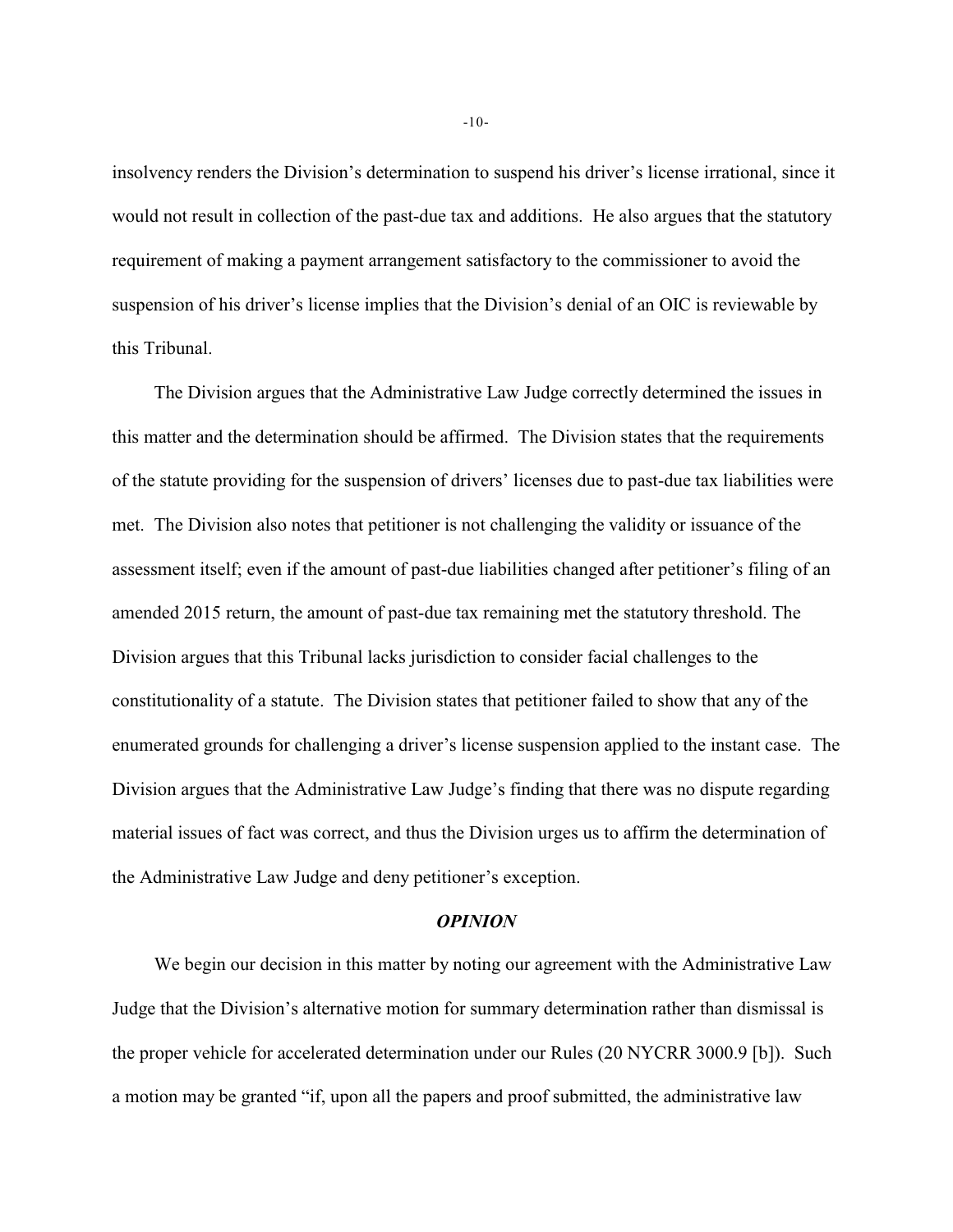judge finds that it has been established sufficiently that no material and triable issue of fact is presented and that the administrative law judge can, therefore, as a matter of law, issue a determination in favor of any party" (20 NYCRR 3000.9 [b] [1]). As we have held in our prior cases, because summary judgment is the procedural equivalent of a trial, it should be denied if there is any doubt as to the existence of a triable issue or where a material issue of fact is arguable (*see Matter of United Water New York, Inc.*, Tax Appeals Tribunal, April 1, 2004).

Turning to the substantive issue in this matter, the suspension of drivers' licenses of taxpayers with past-due tax liabilities equal to or in excess of \$10,000.00 is authorized pursuant to Tax Law § 171-v. Tax liabilities include penalties and interest due on any tax amounts (Tax Law  $\S 171-v [1]$ ). The phrase "past-due tax liabilities" is defined as "any tax liability or liabilities" which have become fixed and final such that the taxpayer no longer has any right to administrative or judicial review" (*id.*).

The notice provisions of Tax Law § 171-v require the Division to issue a notice to a taxpayer that he or she is going to be included in the driver's license suspension program by first class mail to the taxpayer's last known address no later than 60 days prior to the Division informing DMV of the proposed driver's license suspension (Tax Law § 171-v [3]). Tax Law § 171-v (3) also requires that the notification include the following: 1) a clear statement of the past-due tax liabilities, together with notice that the taxpayer's information will be provided to the DMV 60 days after the mailing of the notice; 2) a statement that the taxpayer can avoid license suspension by paying the debt or entering into a payment agreement acceptable to the Division and information as to how the taxpayer can apply for alternative payment arrangements; 3) a statement that a taxpayer can only protest the 60-day notice based upon the issues set forth in

-11-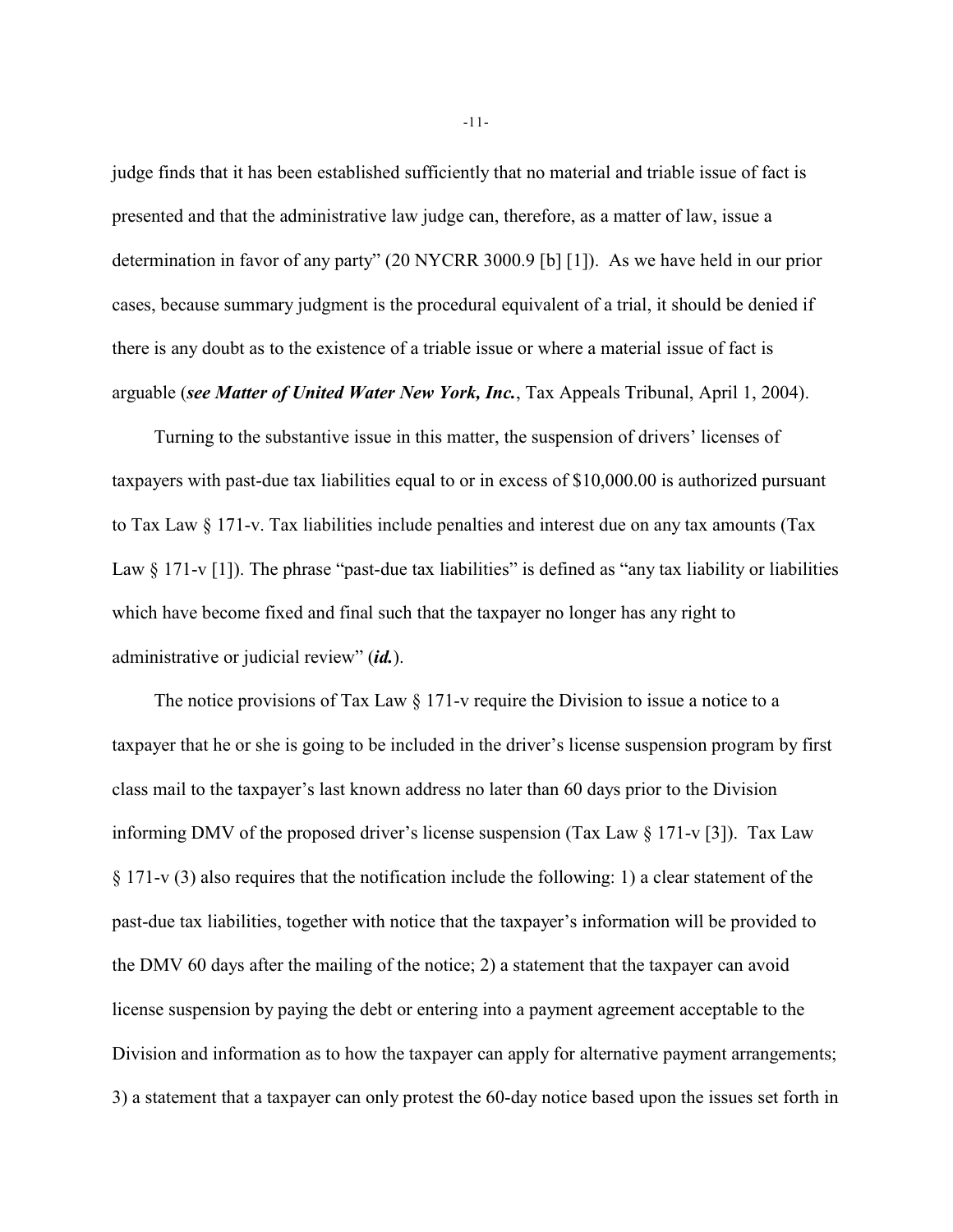-12-

Tax Law  $\S 171-v(5)$ ; and 4) a statement that the suspension will remain in effect until the fixed

and final liabilities are paid or the taxpayer and the Division agree to a payment arrangement

(Tax Law  $\S 171-v [3] [a]-[d]$ ).

There are only six enumerated grounds under Tax Law  $\S 171$ -v upon which a taxpayer

may protest a notice of suspension:

"Notwithstanding any other provision of law, and except as specifically provided herein, the taxpayer shall have no right to commence a court action or proceeding or to any other legal recourse against the department or the department of motor vehicles regarding a notice issued by the department pursuant to this section and the referral by the department of any taxpayer with past-due tax liabilities to the department of motor vehicles pursuant to this section for the purpose of suspending the taxpayer's driver's license. A taxpayer may only challenge such suspension or referral on the grounds that (i) the individual to whom the notice was provided is not the taxpayer at issue; (ii) the past-due tax liabilities were satisfied; (iii) the taxpayer's wages are being garnished by the department for the payment of the past-due tax liabilities at issue or for past-due child support or combined child and spousal support arrears; (iv) the taxpayer's wages are being garnished for the payment of past-due child support or combined child and spousal support arrears pursuant to an income execution issued pursuant to section five thousand two hundred forty-one of the civil practice law and rules; (v) the taxpayer's driver's license is a commercial driver's license as defined in section five hundred one-a of the vehicle and traffic law; or (vi) the department incorrectly found that the taxpayer has failed to comply with the terms of a payment arrangement made with the commissioner more than once within a twelve month period for purposes of subdivision three of this section" (Tax Law  $§ 171-v [5]$ .

In this case, petitioner does not dispute that the tax, penalty and interest subject to collection were past-due tax liabilities in excess of the \$10,000.00 threshold established under Tax Law § 171-v. Petitioner does, however, argue that the Administrative Law Judge failed to consider the effect of his amended 2015 income tax return on the total amount of past-due liabilities. We note that petitioner does not argue that the amended income tax return had the effect of reducing his past-due liabilities to less than the statutory threshold for inclusion in the Division's driver's license suspension program. Petitioner thus failed to establish that the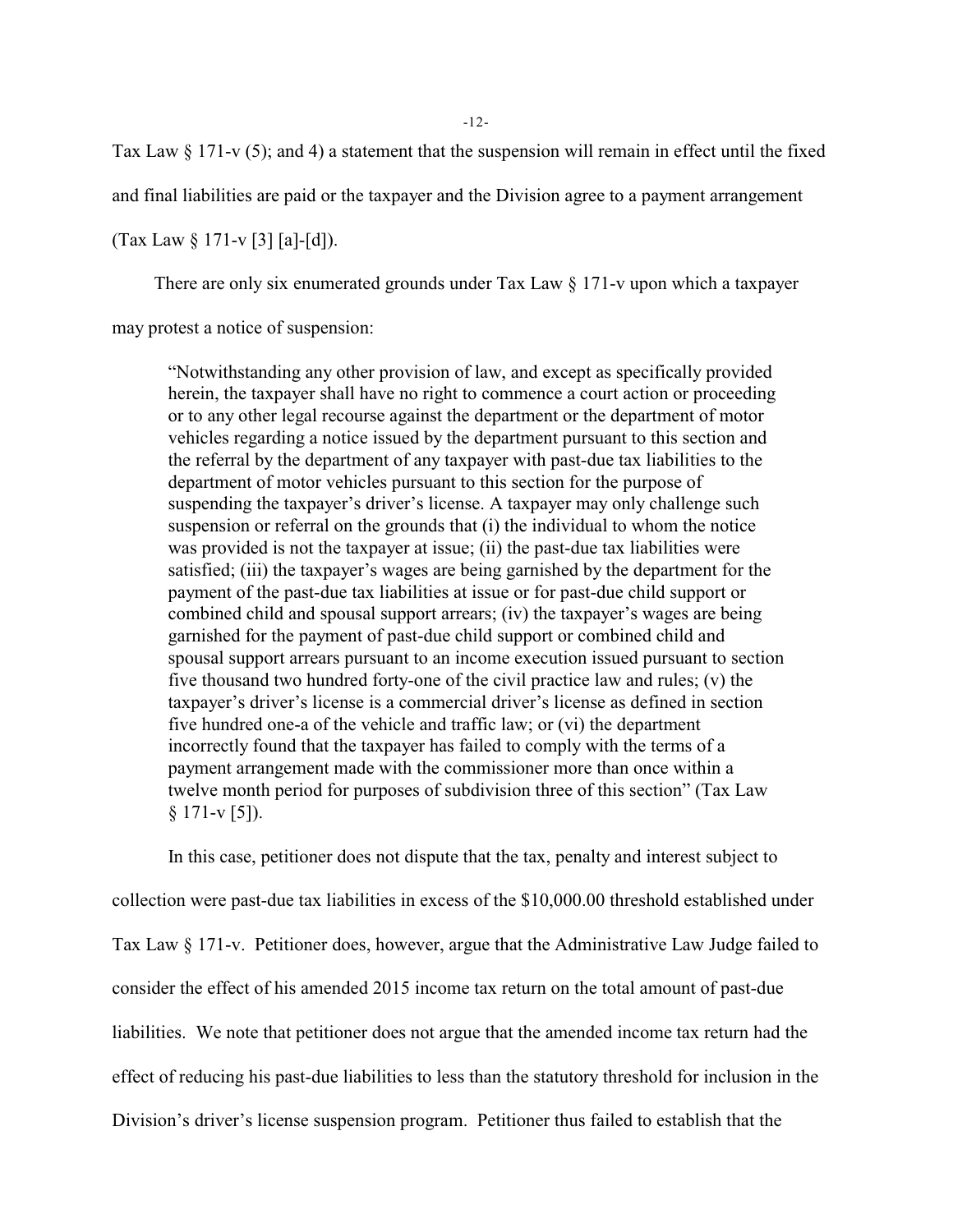amount of his past-due liabilities after filing the amended 2015 income tax return disqualified him for suspension of his driver's license pursuant to Tax Law § 171-v (1).

Petitioner argues that his insolvency renders the Division's determination to issue to him a proposed driver's license suspension referral irrational because suspending his driver's license would not result in collection of the past-due liabilities that triggered the notice of suspension. Thus, petitioner is arguing that the notice of proposed driver's license suspension referral lacks a rational basis. We have held in our prior cases that a taxpayer bears a heavy burden to prove a determination of the Division to be erroneous as courts regularly defer to such determinations that have a rational basis (*see Executive Land Corp. v Chu*, 150 AD2d 7, 9 [2d Dept 1989], *appeal dismissed* 75 NY2d 946 [1990]; *Baird v New York State Tax Commn.*, 102 AD2d 958, 959 [3d Dept 1984]; *Matter of Eastman Kodak Co. v State Tax Commn.*, 33 AD2d 298, 303 [3d Dept 1970], *affd* 30 NY2d 558 [1972]; *Matter of Atlantic & Hudson Ltd. Partnership*, Tax Appeals Tribunal, January 30, 1992). If there are any facts or reasonable inferences from the facts to support the Division's determination, the determination should be confirmed (*Matter of Levin v Gallman*, 42 NY2d 32, 34 [1977]). Although a determination to impose a tax or penalty must have a rational basis in order to be sustained upon review (*Matter of Grecian Sq. v New York State Tax Commn.*, 119 AD2d 948 [3d Dept 1986]), the presumption of correctness raised by the issuance of the determination provides such rational basis (*Matter of Atlantic & Hudson Ltd. Partnership*).

We cannot agree with petitioner that the notice of a proposed driver's license suspension referral lacked a rational basis. We recognize that a presumption of correctness attaches to the notice here at issue and provides the rational basis that petitioner claims is lacking (*see Matter of Atlantic & Hudson Ltd. Partnership*; *Matter of Leogrande*, Tax Appeals Tribunal, June 18,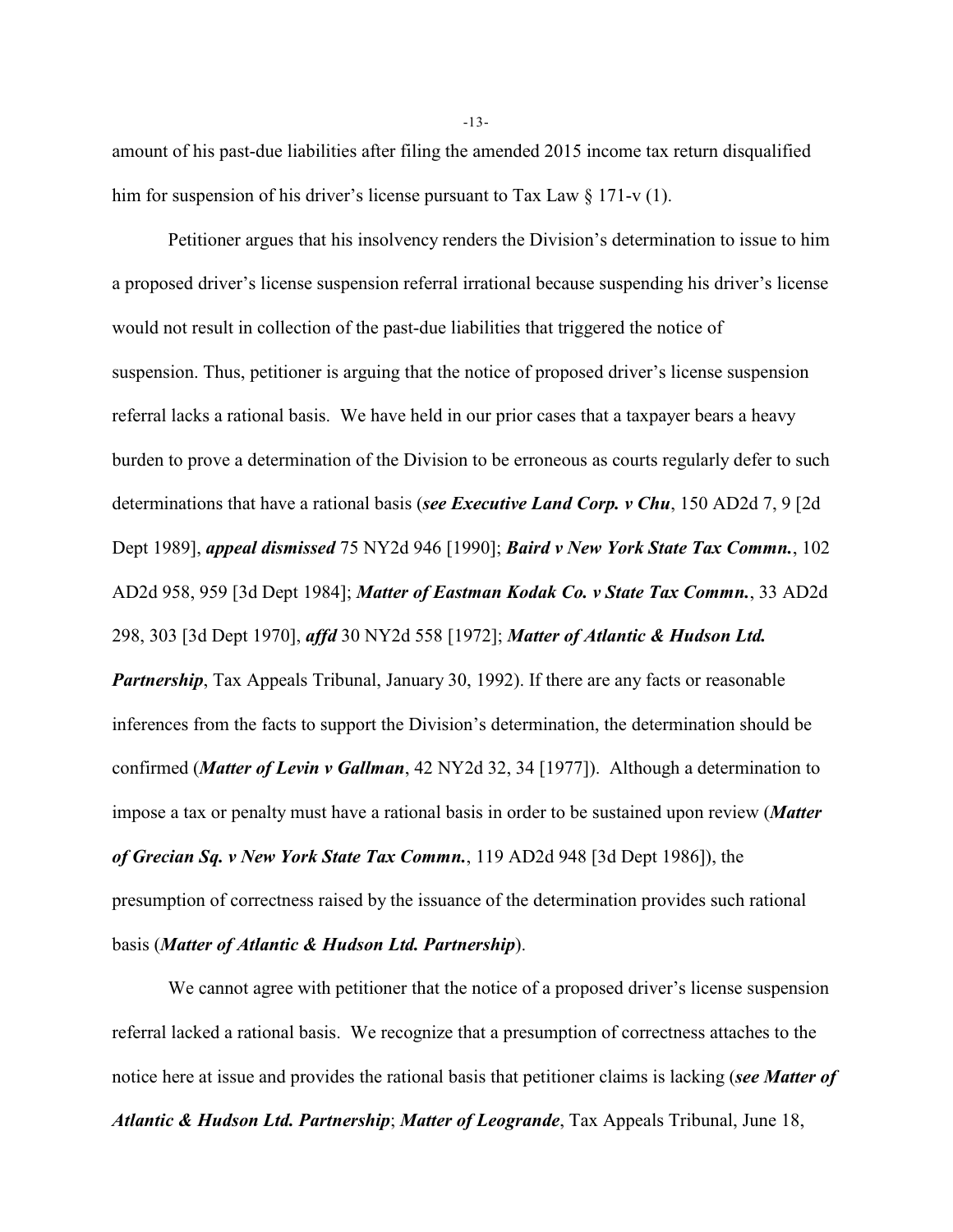1991, *confirmed* 187 AD2d 768 [3d Dept 1992], *lv denied* 81 NY2d 704 [1993]; *Matter of Tavolacci v State Tax Commn.*, 77 AD2d 759 [3d Dept 1980]; *see also Berry v New York State Dept. of Taxation & Fin.*, 162 AD3d 606 [1st Dept 2018], *appeal dismissed* 32 NY3d 1039 [2018] [holding that suspension of a driver's license for past due tax liabilities has a rational basis in law due to the government's legitimate interest in tax collection]). Petitioner stating that the purpose of the statute would be frustrated by his insolvency is insufficient to overcome this presumption.

Petitioner also argues that his procedural due process rights under the United States Constitution were violated because the Division denied him a reasonable opportunity to be heard at a meaningful time or in a meaningful manner at a time when the deprivation can still be prevented (*see Bell v Burson*, 402 US 535 [1971]; *Dixon v Love*, 431 US 105 [1977]; *Fuentes v Shevin*, 407 US 67 [1972]). First, we note that our jurisdiction does not encompass challenges to the constitutionality of a statute on its face (*see Matter of A&A Serv. Sta., Inc.*, Tax Appeals Tribunal, October 15, 2009). We are, however, empowered to consider whether the application of a statute to a particular set of facts violates the constitution (*see Matter of Eisenstein*, Tax Appeals Tribunal, March 27, 2003). Legislative enactments are presumed to be constitutional at the administrative level (*Matter of Mary Jacobi*, Tax Appeals Tribunal, May 12, 2016, *confirmed* 156 AD3d 1154 [3d Dept 2017], *lv denied* 31 NY3d 1061 [2018]; *Matter of Finch, Pruyn & Co.*, Tax Appeals Tribunal, April 22, 2004), and it is the taxpayer who ultimately bears the burden of proving that a statute, as applied to the specific facts of the case, is unconstitutional (*Matter of Brussel*, Tax Appeals Tribunal, June 25, 1992).

While we agree with petitioner that the Supreme Court of the United States has recognized a driver's license to be a "substantial property interest that cannot be deprived without

-14-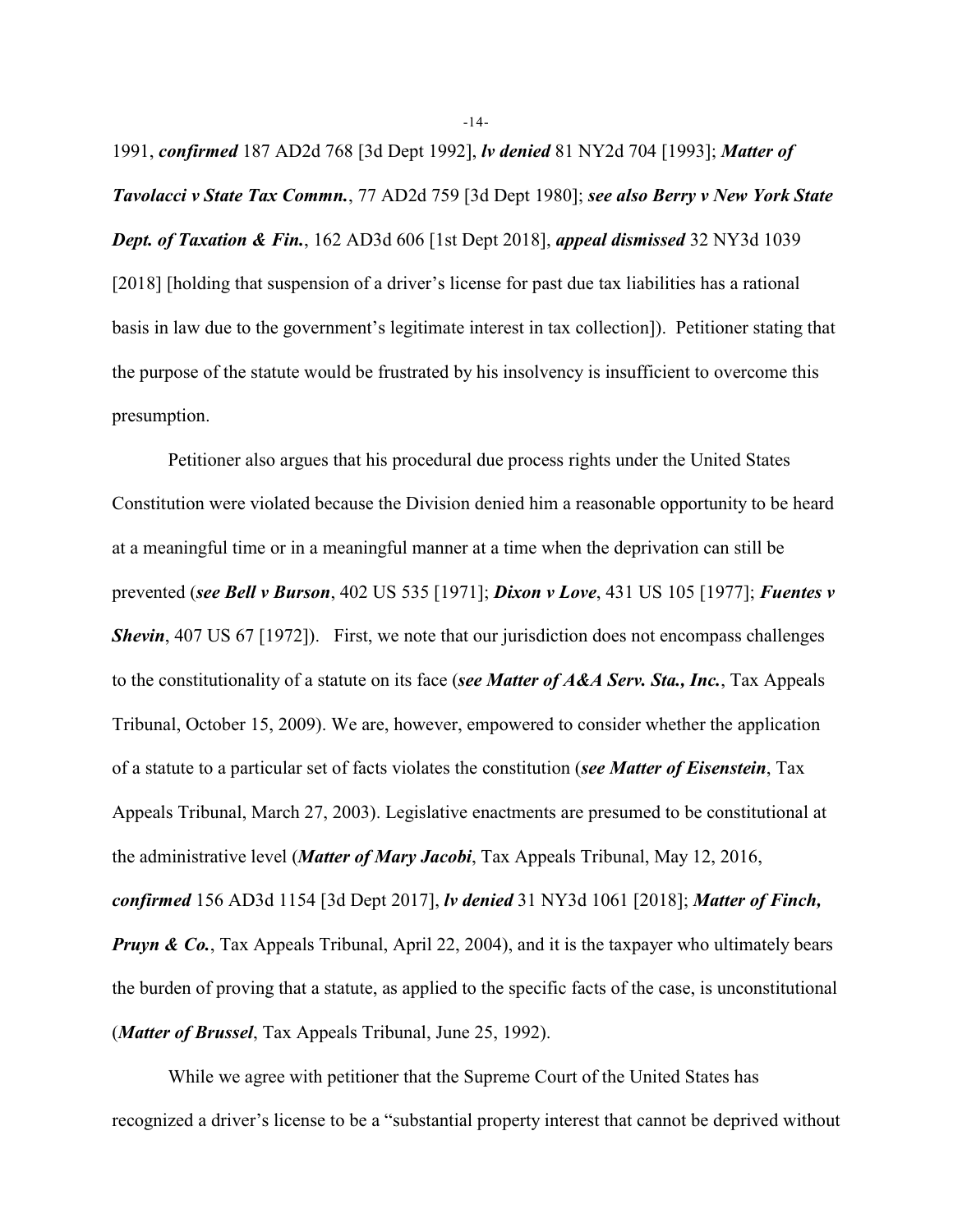due process of law" (*Bell* at 539), we find that the procedural requirements of notice under Tax Law  $\S 171$ -v provided petitioner with such due process. Tax Law  $\S 171$ -v (3) provides the requirements of notice on taxpayers whose driver's licenses would be suspended at least 60 days before sharing information with the DMV. We note that these notice requirements were complied with, as attested to in Mr. Lewis' affidavit. Petitioner requested and took part in a BCMS conference to review the proposed driver's license suspension before the suspension took effect. Petitioner then timely protested the BCMS conciliation order to the Division of Tax Appeals and took an exception to the determination of the Administrative Law Judge. These forums provided petitioner with opportunity to be heard on the issue of whether any of the grounds for challenging the proposed driver's license suspension applied and thus appropriate due process was provided in this case (*see Matter of Jacobi*).

At the heart of petitioner's argument is the presumption that rejection of an OIC is an action that is reviewable by this Tribunal. We have held in our prior decisions that this is not the case (*Matter of Jacobi*). This is due to our limited jurisdiction, which is statutorily defined (*Matter of Scharff*, Tax Appeals Tribunal, October 4, 1990, *revd on other grounds sub nom Matter of New York State Dept. of Taxation & Fin. v Tax Appeals Trib.*, 151 Misc 2d 326 [1991]). In the absence of legislative action, this Tribunal cannot extend its authority to disputes that have not been specifically delegated to it (*Matter of Hooper*, Tax Appeals Tribunal, July 1, 2010).

As we previously noted, petitioner does not argue here that the tax liabilities giving rise to the notice of proposed driver's license suspension were not fixed and final or that such liabilities were still open to administrative review, and thus within the jurisdiction of this Tribunal (*see* Tax Law §§ 2008, 681). As such, we recognize that the proposed driver's license suspension is

-15-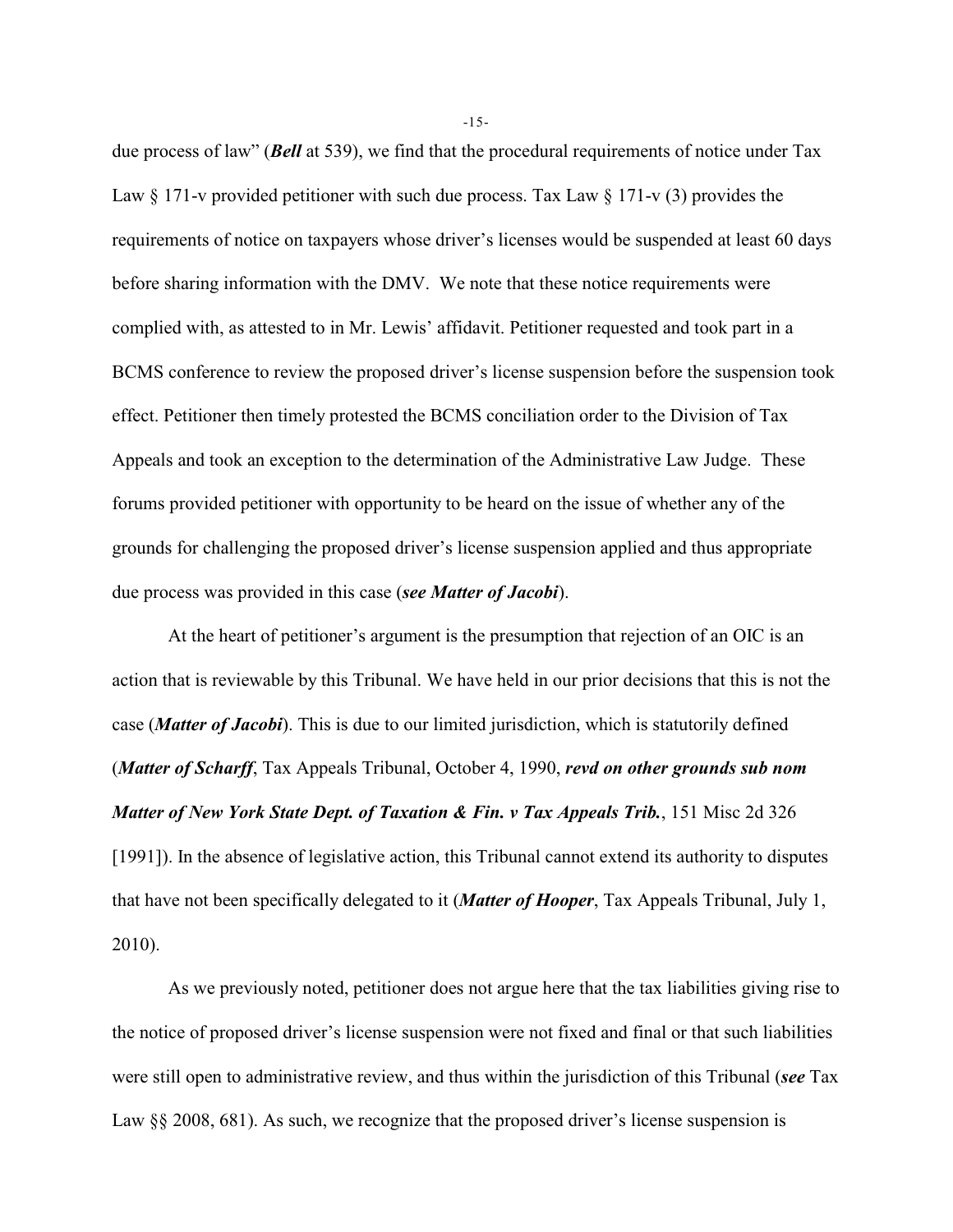predicated on the existence of past-due liabilities, and thus constitutes a collection action of the Division, an area over which we have no authority because the Division of Tax Appeals lacks jurisdiction to consider the merits of protests of fixed and final liabilities (*see Matter of Pavlak*, Tax Appeals Tribunal, February 12, 1998).

Accordingly, it is ORDERED, ADJUDGED and DECREED that:

- 1. The exception of Thomas J. Stein is denied;
- 2. The determination of the Administrative Law Judge is affirmed;
- 3. The petition of Thomas J. Stein is denied; and

4. The notice of proposed driver's license suspension referral dated February 15, 2017, is sustained.